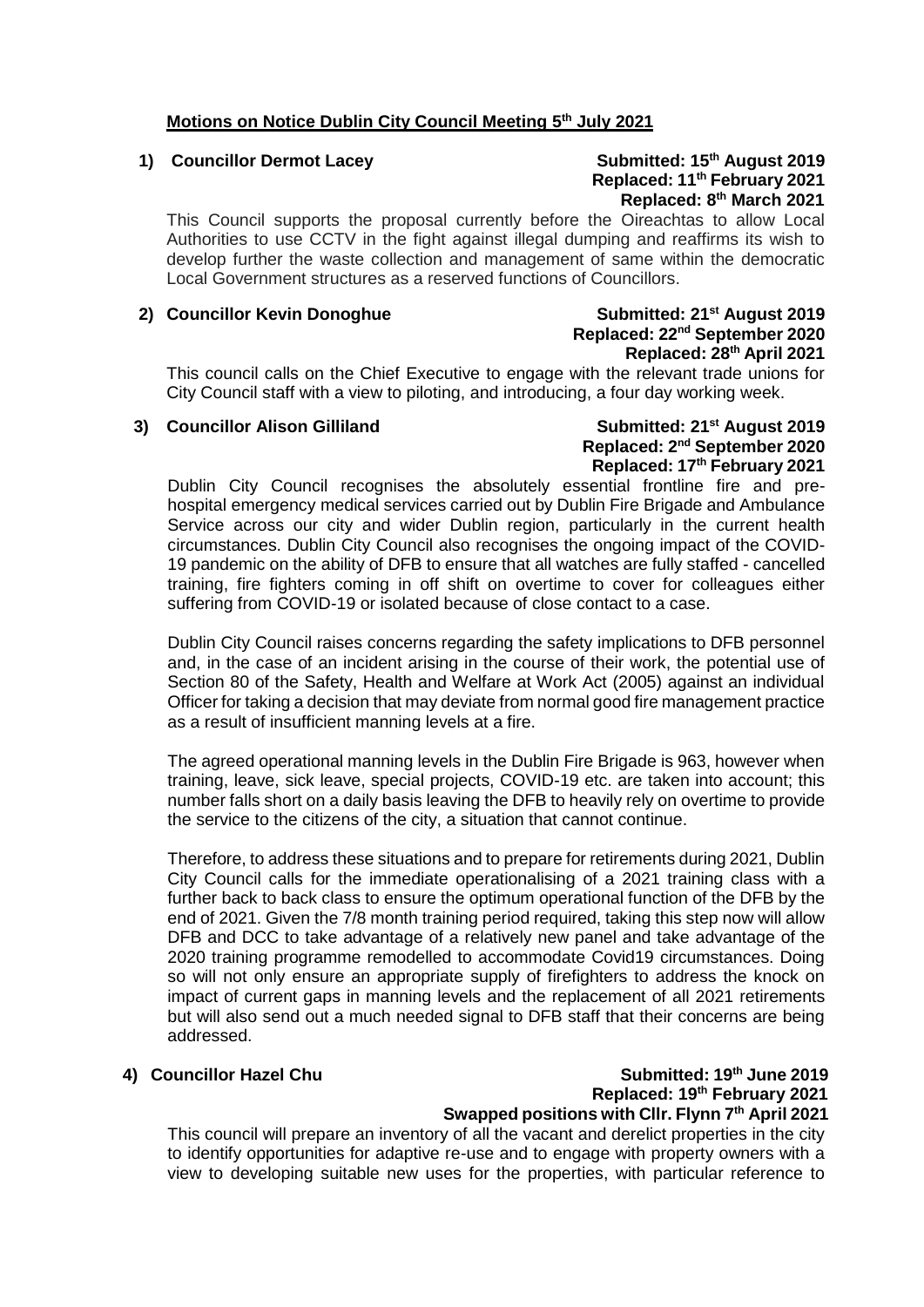buildings that were submitted for inclusion on the Derelict Sites Register but didn't meet the standard for inclusion.

Rationale – Existing register for derelict sites does not capture all buildings that could be considered derelict, and the existing criteria for the Vacant Site Levy excludes sites below 500sqm in area, yet these properties have the same negative impacts on the cityscape and offer opportunities for urban renewal and regeneration. Some background thoughts:

- redevelopment/adaptive re-use of smaller sites should be easier to deliver than larger consolidated sites

- allows for incremental improvements to the urban streetscape rather than relying on "big ticket" projects that require a lot of resources and might never proceed to completion - suitable uses can be tailored to local context and may include residential, cultural spaces, co-working hubs, community spaces

- opportunities for involvement of local community groups to identify properties in their areas - use local knowledge to assist council in carrying out survey.

### **5) Councillor John Lyons Submitted: 23rd September 2019 Replaced: 30th March 2021**

Noting the recent refusal by central government to provide funding from the Urban Regeneration and Development Fund for the white water rafting facility proposal at George's Dock, this council believes that work on progressing the project should cease immediately and a new process initiated that will consider a variety of alternative proposals for this key city centre site.

### **6)** Councillor Cieran Perry Submitted: 25<sup>th</sup> September 2019  **Replaced: 17th February 2021**

In light of the recent and deeply upsetting report of the Mother and Baby Home Commission and the widespread calls for the religious institutions involved in the inexcusable maltreatment of young women and children to pay their part in reparations, this council supports the call for no existing educational, recreational or sporting facility used by our communities but owned by these institutions to be rezoned for sale in an attempt to seek monetary gain. The loss of any of these lands would be to the detriment of our communities.

### 7) **Councillor Racheal Batten Submitted: 22<sup>nd</sup> October 2019**

I move this motion and ask that this Council would commit by 2024 that all new social and affordable developments will accommodate those with mobility issues and they commit to the minimum of 7% of all developments be made available for those that have mobility needs so that adults with mobility needs can live independently. The Council will also require that any development that is going out to public tender will have a requirement for at least 7% of those unit be suitable for those with mobility issues.

### 8) **Councillor Caroline Conroy Submitted: 23<sup>rd</sup> October 2019**

To ask the Manager can we put CCTV in Parks in Dublin North West Area in particular, Albert College, Griffith Park due to the high number of robberies with assaults of bikes from young people by gangs with weapons. The community are feeling very much under threat entering parks.

### **9) Councillor Michael Pidgeon Submitted: 20th November 2019 Replaced: 17th February 2021**

That Dublin City Council will remove kissing gates. In instances where there are particularly strong concerns about scrambler bikes, Dublin City Council will at least trial their removal. The Council will work with An Garda Siochána to monitor and tackle any inappropriate scrambler use.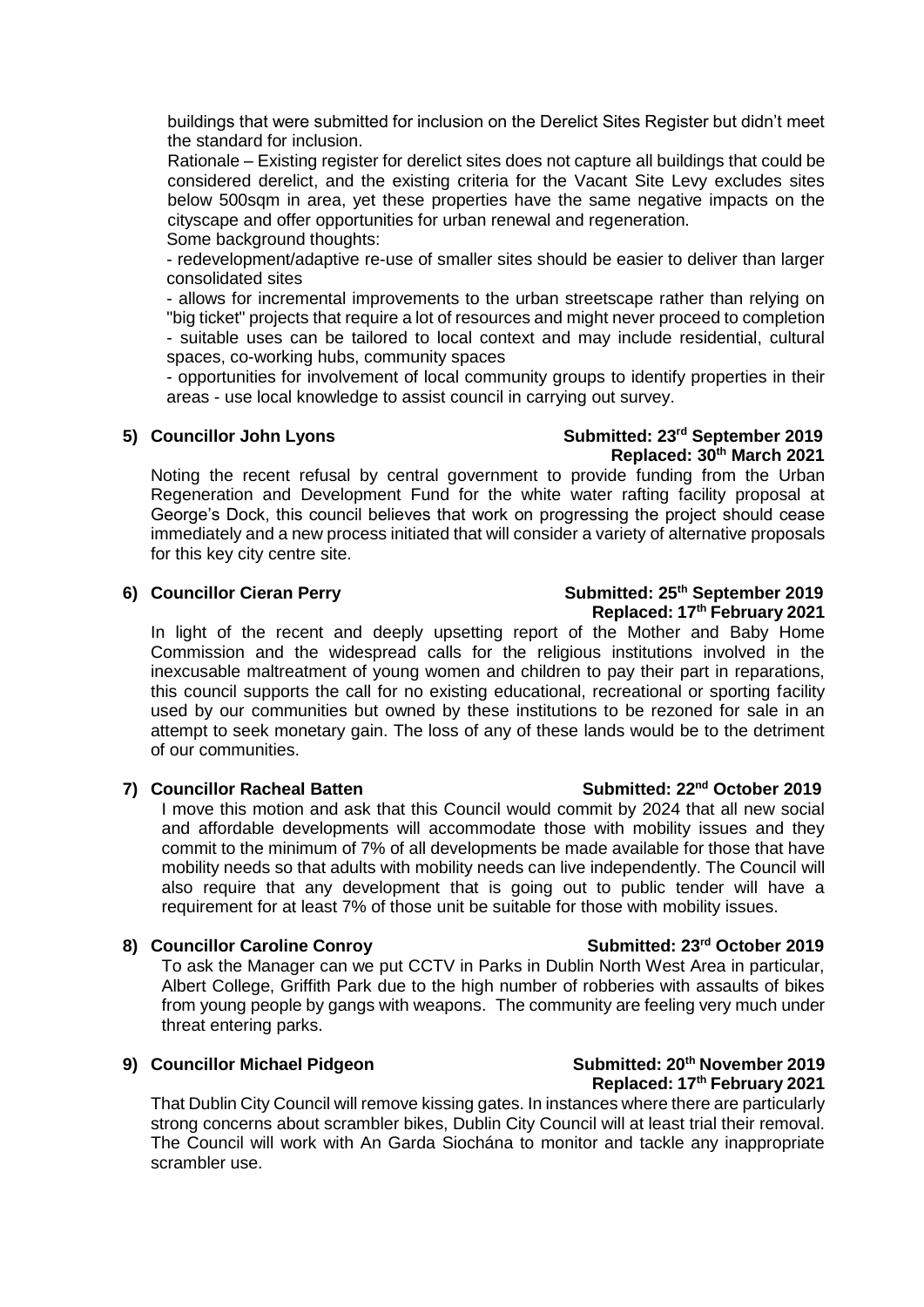### **10) Councillor Vincent Jackson Submitted: 11th December 2019**

That Dublin City Council Management see the employment & enhancement of Community Development Staff working on the ground across the City of Dublin as essential tool in developing the full capacity of our communities, that staff numbers be increased to ensure we have sufficient staff to work with & motivate various voluntary groups on the ground. I look upon areas and see when we have good staff the multiplier effect this has on the ground, these effort must be fostered going forward and sufficient resources made available for the community development staff.

### 11) **Councillor Deirdre Heney Submitted: 13<sup>th</sup> December 2019**

That Dublin City Council would offer/make available a small/suitable type tree specimen to householders living in areas where roadside planting is unsuitable (due to narrowness of road/footpath such as "The Clans" in Donnycarney) to plant on their own property which planting residents would contribute positively to the lack of greenery in such localities.

### **12) South East Area Committee Submitted: 10th February 2020**

That this area Council resolves to initiate a programme of replacing street signs, many of which are faded and unreadable.

### **13)** Councillor Donna Cooney **Submitted: 19<sup>th</sup> February 2020**

"That this City Council after the Lord Mayor and the Mayors of the other Dublin local authorities signed up to BreatheLife WHO led campaign, will take urgent and all measures necessary to reduce air pollution in this city, as 80% of inner city households do not even own a car but are experiencing the worst air pollution levels, due to motor vehicles, as air pollution is according to WHO figures leading to 0.5 million worlds wide deaths per year and Irelands EPA estimate 1,180 premature deaths many lives and poor health could be prevented in our city ".

That this council calls on the office of public works to carry out the necessary exhumation works to recover the remains of Joe Brady, Daniel curly, Michael Fagan, Thomas Caffrey and Tim Kelly, in what is commonly known as the invincible yard and Kilmainham Gaol. The bodies of these five members of the Irish National Invincibles lie beneath the paving slabs of the yard where they were executed in 1883 for their part in the Phoenix Park assassinations. The families of the five men are represented by the National graves Association and the wish of the family is for their relatives to be exhumed from Kilmainham Gaol and reinterred in consecrated ground at Glasnevin Cemetery.

### **15) Councillor Daniel Ceitinn Replaced: 25th November 2020 Replaced: 15th December 2020**

That Dublin City Council:

— notes the centenary of the passage of the Government of Ireland Act by the British Parliament at Westminster in December 1920, the Act which provided for the partition of Ireland.

— recalls the deep injustices, divisions and conflict caused by this Act.

— reiterates its support for the Good Friday Agreement and the political process arising from it, including the revocation of the Government of Ireland Act.

— reaffirms its support for the self-determination of the people of Ireland as expressed in Article 3.1 of Bunreacht na hÉireann, and for the bringing about of a united Ireland "by peaceful means with the consent of a majority of the people, democratically expressed, in both jurisdictions".

— calls on both the Irish and British governments to fully implement the Good Friday Agreement and honour all their obligations with regard to the rights of citizens,

### 14) Councillor Nial Ring Submitted: 10<sup>th</sup> March 2020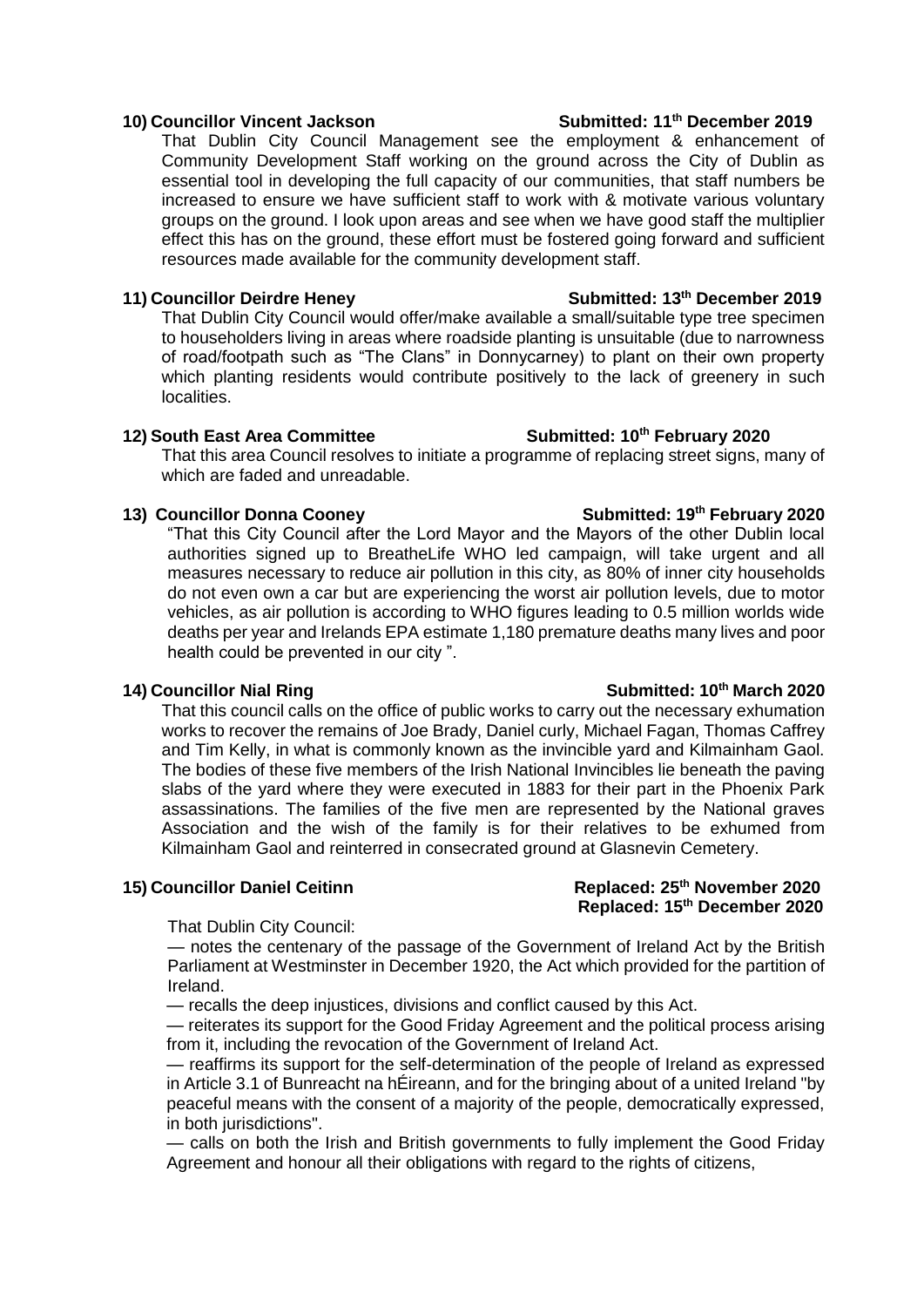— further calls on the British government to agree to set a date for a referendum on Irish Unity as provided for in the Agreement, and for the Irish government to work towards this outcome.

— stands ready as a Council to work and engage with all statutory bodies and with civil society to plan and prepare for such a referendum on Irish Unity, and to strive for a positive outcome to that referendum.

### **16)** Councillor Anthony Flynn Submitted: 27<sup>th</sup> May 2020

That this council agrees St. Laurence O' Toole's Community Training Centre be immediately assessed for usage by the After Schools Education and Support Programme Lower Sheriff Street. With COVID-19 restrictions they are at risk of closure leaving the community without vital childcare supports.

### **17) Councillor Carolyn Moore Submitted: 27th May 2020**

That Dublin City Council would move to strengthen its commitment to enhancing and preserving biodiversity in the city by ensuring that the schedule for trimming, pruning and maintenance of trees, shrubs, verges and scrub is completed within a timeframe which excludes the period of March 1st to August 31st.

### **18)** Councillor Catherine Stocker Submitted: 27<sup>th</sup> May 2020

This council agrees that the provision of social housing through long term leasing agreements represents extremely poor value for money in the use of public funds, is more expensive over a 25 year period than buying outright at the outset would be and results in no asset at the end of the period. It also results in the financialisation of our basic right to housing and the marketing of social housing as a financial investment product. Recognising that this is an element of government housing provision policy, this council undertakes to write to the Minister for Housing and Local Government expressing our rejection of this policy and calling for an end to it.

Recognising the additional pressure on Dublin City Council on both Income and Expenditure arising from the Covid-19 crisis and further recognising the need to prioritise spending to reduce disadvantage this Council agrees to establish the Budget Consultative Group as a matter of urgency to enable more detailed examination of all options for Budget 2021.

### **20)** Councillor Declan Meenagh **Submitted: 24<sup>th</sup> June 2020**

# **Replaced: 1st October 2020**

This local authority calls for a motion to support the right to Personal Assistance Service (PAS) for disabled people to have freedom, choice and control over all aspects of their lives to enable them to fully participate in an inclusive society as equals.

Independent living means an individual can live with the freedom and control to have the same choices in life that everyone else has in terms of housing, transportation, education and employment. PAS is a tool for Independent Living that allows disabled people to live independently, providing individuals with the freedom and flexibility they need to live their lives as they choose.

With PAS, disabled people are in control and direct the Personal Assistant (PA) to carry out tasks both inside and outside of the home, including personal care, domestic duties, assisting in day-to-day tasks such as shopping, support in the workplace or socialising. PAs should not be confused with 'Home Help' or Carers as they do not 'look after' or 'care for' a disabled person.

# **Replaced: 31st March 2021**

### 19) Councillor Tara Deacy **Submitted: 22<sup>nd</sup> June 2020**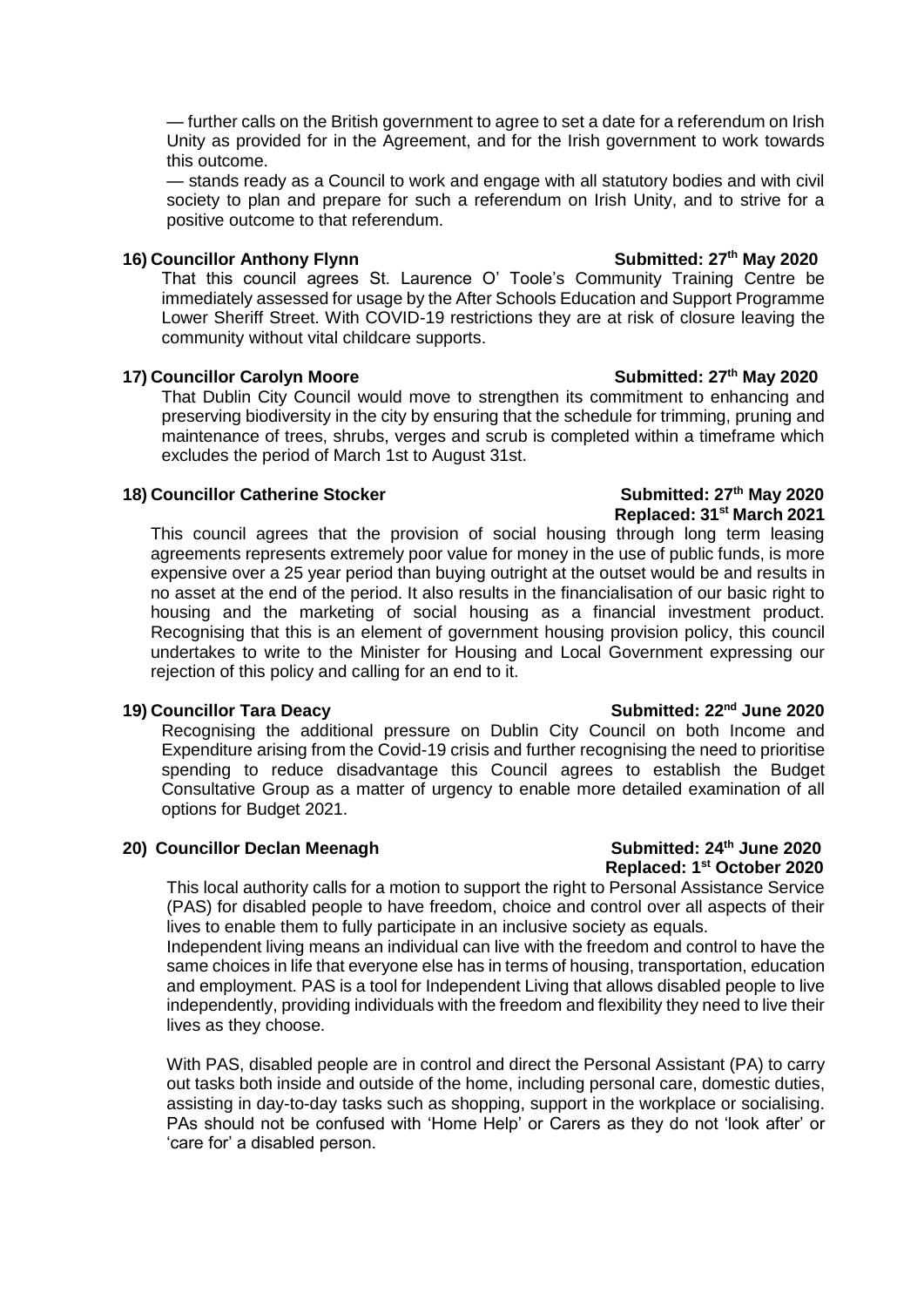In Ireland there is no standardised procedure for administrating personal PA hours. In 2017, 84% of those in receipt of PAS received less than three hours a day and 42% of these people were in receipt of between 1 and 5 hours a week, an average of 42 minutes a day, despite disability being a 24-hour issue. As far back as 1996, it was identified that an average need for 10 hours of PAS per person per week could only respond to essential personal care needs, not quality of life requirements and it would certainly not enable full active participation in the community.

30 years on and the Independent Living Movement in Ireland continues to strive for full independent living on behalf of disabled people; advocating for choice and control over their lives and full participation in society as equal citizens. A right to PAS for disabled people is fundamental to achieving that vision, however, currently there is no such right in Ireland.

Considering the unanimous motion passed in Dáil Eireann on the 19<sup>th</sup> November 2019, this Local Authority recognises:

- In March 2018 Ireland formally ratified the UN Convention on the Rights of People with Disabilities (UNCRPD), which under Article 19 states that disabled people have the right to live in the community and have access to a range of in-home and other supports including PAS to support this.
- Its obligation to consult closely with disabled people and their representative organisations in policy development as enshrined in Article 4.3 of the UNCRPD which states that "in the development and implementation of legislation and policies…States Parties shall closely consult with and actively involve persons with disabilities, including children with disabilities, through their representative organizations", specifically in relation to services provided by this local authority which impact on disabled people's lives, such as planning, housing, transport, social inclusion and enterprise.
- $\bullet$  The Motion passed in Dáil Eireann on the 19<sup>th</sup> November and as such reaffirms that PAS that supports disabled people to live independent lives should be legislated for as a right.

### **21)** Councillor Hazel de Nortúin **Submitted: 8<sup>th</sup> July 2020**

# **Replaced: 23rd March 2021**

Following on from the report: Rapid Assessment and Community Response to suicide and suspected suicide in Dublin South - commissioned after the rise in suicides in the Ballyfermot area, one of the further research pieces was around the connection between suicide in young women and domestic violence.

Since then we've entered into a pandemic and we've seen a clear increase in Domestic Violence as one of the underline conditions of the restriction of movement. Ballyfermot/Cherry Orchard doesn't have its own dedicated Domestic Violence worker and relies on the services in other areas.

I'm asking that this Council, with support of the members, write to the Tusla DSGBV and support the call for a Domestic violence worker dedicated to the D10 area - for reasons outlined.

Also that Dublin City Council provides a space within their properties in Ballyfermot and Cherry Orchard to ensure ease of access to this much needed service.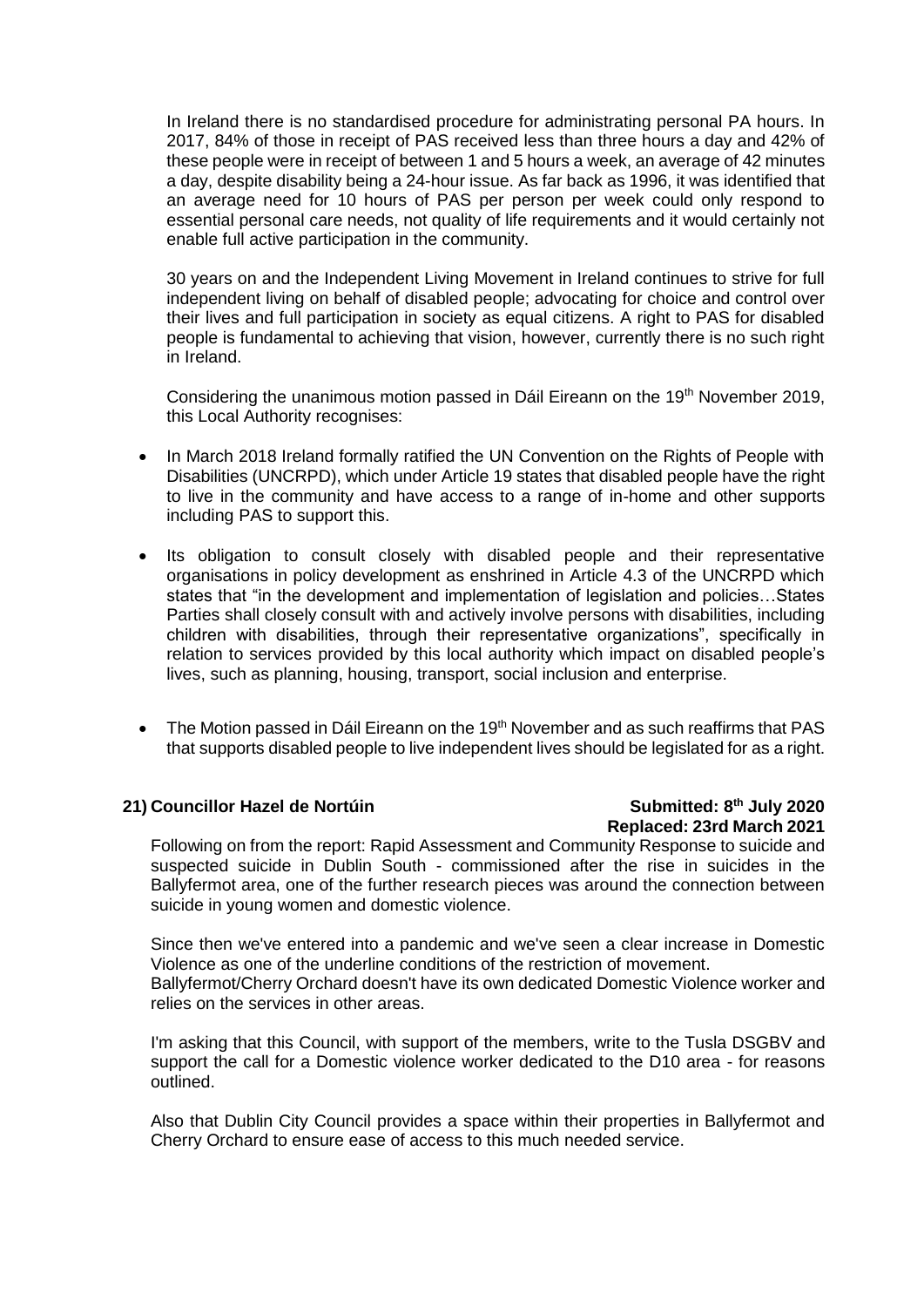### **22)** Councillor Daithí Doolan Submitted: 13<sup>th</sup> July 2020

That Dublin City Council will develop a Dublin model of housing on the Oscar Traynor Land. This model will ensure that Dublin City Council will be the lead developer and will use funding from central government and elsewhere to fund a home building programme that will deliver social infrastructure, council housing, cost rental and affordable housing on this site."

### **23) Councillor Michael Watters Submitted: 16th September 2020**

That Dublin City Council agree to immediately revoke, what appears to be a blanket policy of removing public litter bins from locations, where cases of anti-social behaviour/misuse of bins exist, as the removal of such bins does little or nothing to stop the illegal dumping of waste, yet denies law abiding citizens the opportunity of having a public litter bin to properly dispose of their waste, which thus leads to more litter in our public domain and continued dumping.

That this Council, in view of the historical commemorative importance of the part played in the1913 Lockout by **William P. Partridge,** Manager of the **ITGWU** office at No 122 Emmet Road, Inchicore, Dublin 8. (Emmet Hall) and from 1914 by **Michael Mallin Chief of Staff Irish Citizen Army** in the lead up to the 1916 Rebellion for, inter alia, storing rifles and ammunition for the Easter Rising and drilling and training volunteers, do hereby, in due, diligent and appropriate exercise of the powers vested in us by, inter alia, Section 51 of the Planning and Development act 2000 (as amended) resolve to add Emmet Hall to our List of Protected Structures and require our Chief Executive Officer to give due effect to this resolution and, furthermore, we call on the Minister for Culture, Heritage and the Gaeltacht to designate the premises as a National Monument, to be acquired from its present owner(s) at a fair Open Market Value (OMV), reinstated to its 1913-1916 specification and pristine condition, to be known as '**The Lockout Museum'** and to be occupied and operated on this basis, going forward in perpetuity, as a Community/Commemorative Place.

### **25) Councillor Joe Costello Submitted: 21st October 2020 Replaced: 15th December 2020 Replaced: 31st March 2021**

Dublin City Council concerned that the Comprehensive Economic Trade Agreement (CETA) by conferring additional powers on multinational corporations to sue the State outside of the normal legal systems will undermine the European Union's social, health, trade and environmental standards which were hard fought for; rejects the Investor Courts System (ICS) and call for its withdrawal.

This Council further resolves to communicate our concerns to the Minister for Enterprise Trade and Employment, the Minister for Foreign Affairs and the Taoiseach and further resolves to circulate this motion to the other City and County Councils in the country.

### **26) Councillor Michael MacDonncha Submitted: 25th November 2020**

This Council notes the centenary of the passing by the British Parliament at Westminster of the Government of Ireland Act in December 1920, the Act which provided for the Partition of Ireland. We recall the deep injustices, divisions and conflict caused by this Act. We reiterate our support for the Good Friday Agreement and the political process arising from it, including the revoking of the Government of Ireland Act. We reaffirm our support for the self-determination of the people of Ireland as expressed in Article 3.1 of Bunreacht na hÉireann and for the bringing about of a United Ireland "by peaceful means with the consent of a majority of the people, democratically expressed, in both jurisdictions".

### **24)** Councillor Máire Devine Submitted: 21<sup>st</sup> October 2020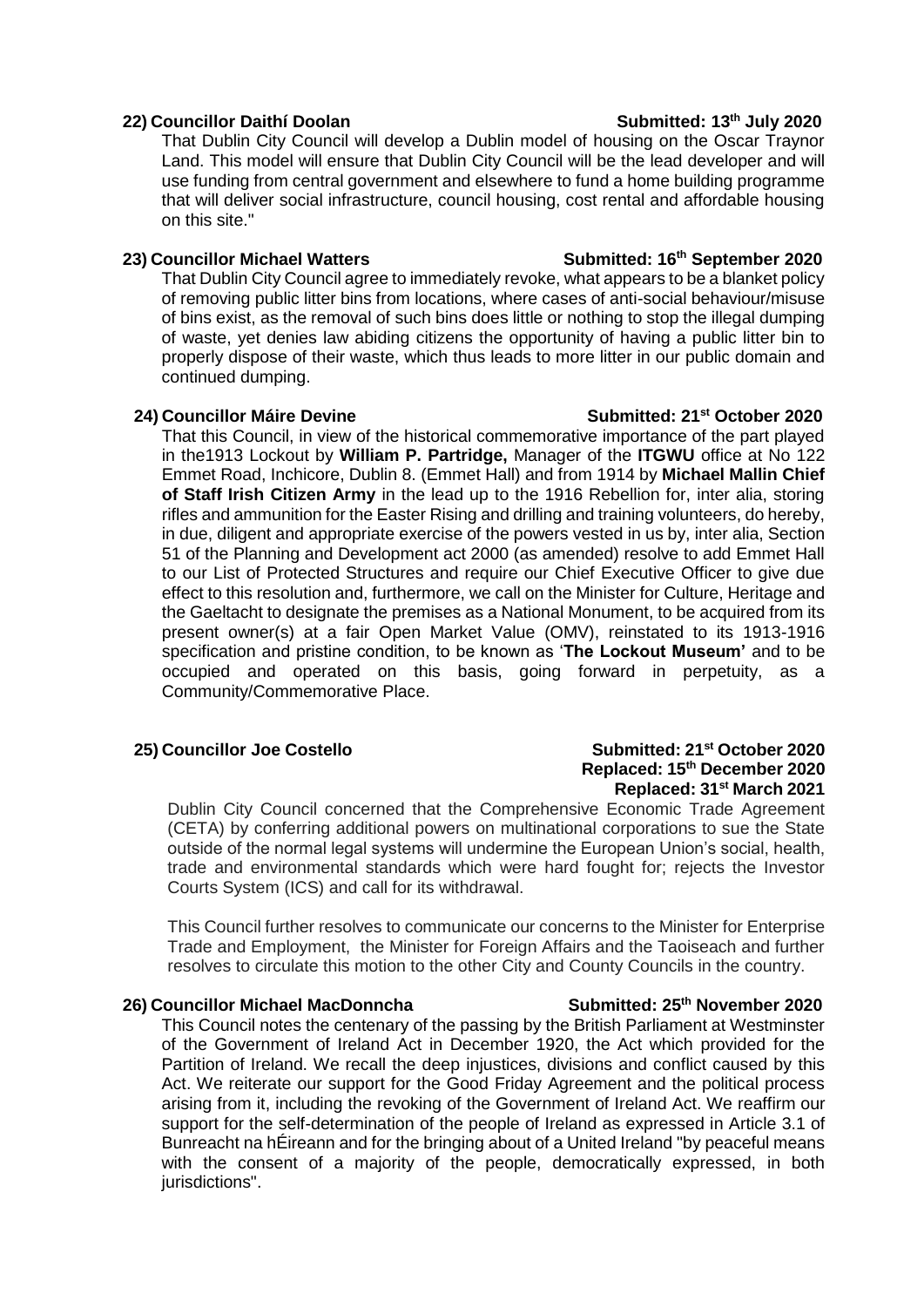Accordingly we call on both the Irish and British governments to fully implement the Good Friday Agreement and all their obligations with regard to the rights of citizens; we call on the British government to agree to set a date for the Irish Unity referendum as provided in the Agreement; we call on the Irish government to work for this outcome. We stand ready as a Council to work with all statutory bodies and with civic society to plan and prepare for the referendum on Irish Unity and for a positive outcome to the referendum.

### **27)** Councillor Cat O' Driscoll Submitted: 25<sup>th</sup> November 2020

This City Council agrees to install a Changing Places toilet facility in 10 premises within the city. Changing Places Toilet Facilities are different from standard accessible toilets. They provide extra equipment like a hoist and an adult sized changing bench. In Ireland there are only 15 Changing Places Toilet Facilities.

### **28) Councillor Tom Brabazon Submitted: 11th January 2021**

That this council instructs the Chief Executive and calls upon the Chief Executive of the NTA to carry out the democratic will of this Council as expressed by the amendment of the Housing Land Initiative Report of on the 9<sup>th</sup> January 2017. This report was the foundation document of the Procurement and Disposal Process of the Oscar Traynor Road site which was passed by a 100% vote by Councillors in favour of the amendment on the 9<sup>th</sup> January 2017, the wording of which was (in bold) below:

"Dublin City Council has recently met with residents of Lorcan Estate and public representatives from the North West and North Central Area. It is proposed to put in place a Local Consultative Forum to ensure that there is fair and ongoing engagement and consultation with Community Interests in the area. The exact consultation structure can be agreed between the Area Committees and the local Area Managers and their teams *but will include representatives of Lorcan Estate, Castletimon Estate, Woodlawn Estate, Aulden Grange Estate, Santry Court Estate and Gaelscoil Cholmcille. 1. This forum will be consulted by those drawing up the statutory Master Plan. 2. The Masterplan will then be presented to the City Council for approval."*

As neither 1: *1. This forum will be consulted by those drawing up the statutory Master Plan*

Nor 2: *2.The Masterplan will then be presented to the City Council for approval."* have ever been completed, it is incumbent upon the Chief Executive to complete these two steps immediately and should have done so "before" the Oscar Traynor Road was presented for disposal.

### **29)** Councillor Keith Connolly Submitted: 20<sup>th</sup> January 2021

## **Replaced: 17th February 2021**

That Dublin City Council expedites the joint part 8 for site 31 of the Ballymun Local Area plan in conjunction with Ballymun Kickhams; and that the club are furnished with the report on the site by Dublin City Council.

### **30)** Councillor Janet Horner Submitted: 20<sup>th</sup> January 2021

That Dublin City Council agrees to develop a strategy to eliminate footpath parking in the city recognising that while it is currently an offence, it is widespread throughout the city and represents a significant obstacle and threat to the safety of all who use the streets but most especially people with disabilities and those using buggies or prams.

### **31) Councillor Damien O' Farrell Submitted: 17<sup>th</sup> February 2021**

That this Council through our Dublin City Development Plan 2022 - 2028 will palpably improve the lives of people with disabilities in our City.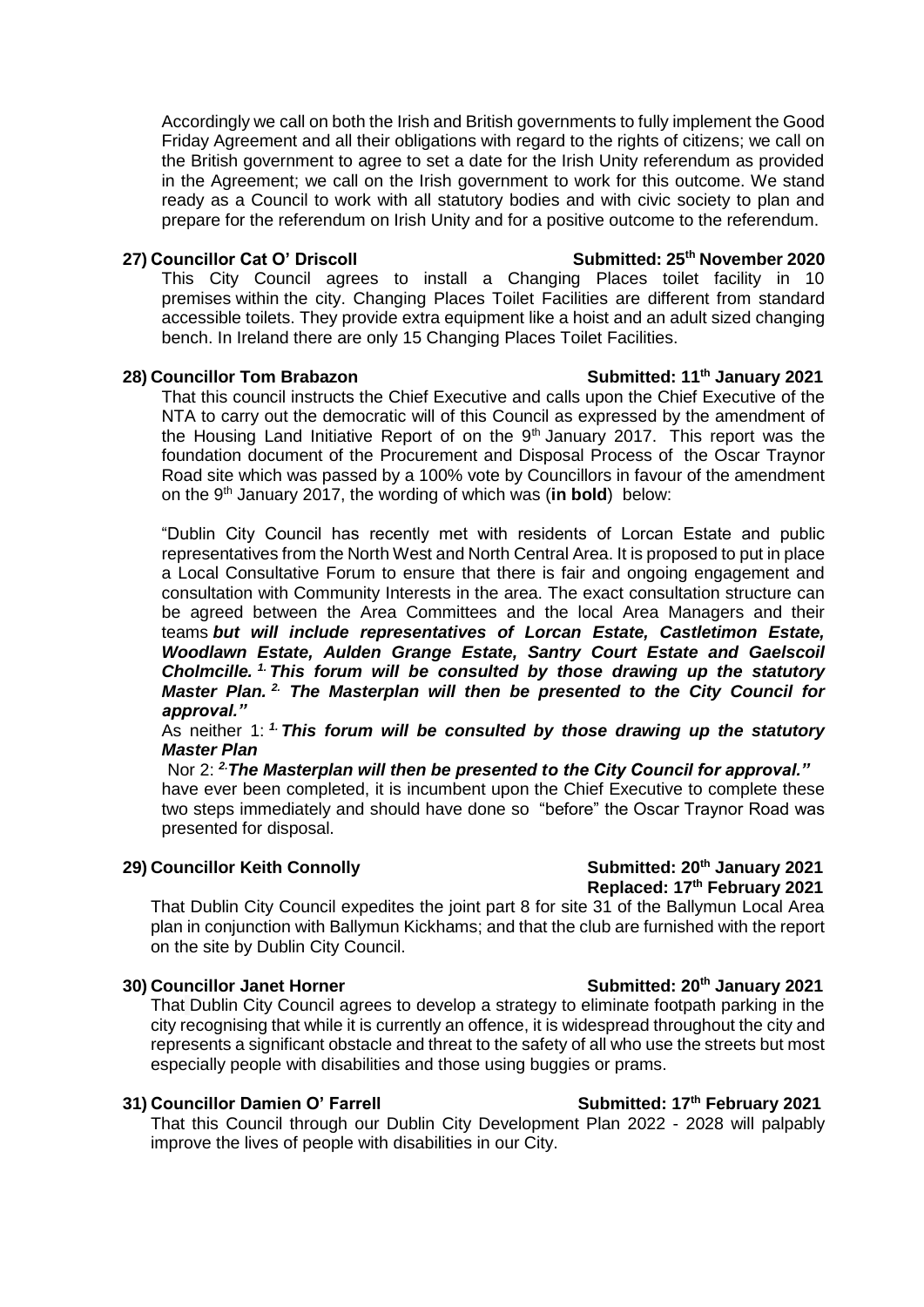This Council calls on the Government to:

- Work with family carers to deliver the services and supports that their loved ones need and immediately end the practice of compiling and storing secret dossiers on children using information gathered by health, education and social care professionals shared without the express consent of their parents;

- Relax the Carer's Allowance means-test by raising the income disregard thresholds in order to increase eligibility and payments;

- Further increase the annual Carer's Support Grant;

- Increase Carer's Allowance & Carer's Benefit in every budget over 5 years; - Establish a discretionary fund for Covid-19 utility debt to aid carers and people living with a disability struggling with heating and electricity costs;

- Extend eligibility for Carers Benefit to the self-employed;

- Extend an automatic GP Visit Card to all recipients of the Carer's Support Grant; -Create an Emergency Talk Therapy Fund to provide sessions with an accredited counsellor or therapist in the private system for carers on referral from a GP; - Ensure that Family Carers get the respite they need by building up respite capacity, including delivery of hours and overnights through a doubling of public expenditure; -Prioritise the full resumption of respite Day Services in the re-opening and implement the standardisation of the provision of free transport to and from these vital services; - Update and publish the National Carers' Strategy in 2021, with a dedicated budget and timeframe to ensure the implementation of all actions.

### **33)** Councillor Tina MacVeigh Submitted: 31<sup>st</sup> March 2021

That this Council will develop a 'Youth Friendly City' strategy.

### **34)** Councillor Larry O' Toole Submitted: 18<sup>th</sup> May 2021

That Dublin City Council supports the call for the release of Julian Assange and for all charges against him to be dropped and that we fully support the National Union of Journalists campaign to oppose Mr Assange's extradition, which states:

'We condemn the detention of Julian Assange pending his extradition proceedings. We further condemn the attempted use of the US Espionage Act to prosecute Assange for his work exposing the war crimes committed by US service personnel in the Iraq and Afghan war logs. It is our view that the use of these judicial measures by the US constitutes a grave threat to free speech and a free press. It further notes that this attempted prosecution is without precedent in US law.

### " **35)** Councillor Noeleen Reilly **Submitted: 22<sup>nd</sup> May 2021**

" That this council writes to the Minister for Justice Heather Humpries and the Minister for Public Expenditure and Reform Michael McGrath asking that the elected members of local authorities be specifically included and named as being protected by the Protected Disclosures Act when the EU Whistleblowers Directive is transposed into domestic law in December. "

Explainer - The EU Whistleblower directive yet to be transposed into our domestic law expands the definition of employee/worker beyond that of the Irish Protected Disclosures Act 2014, to include not only • workers,

### • self-employed

- contractors
- subcontractors